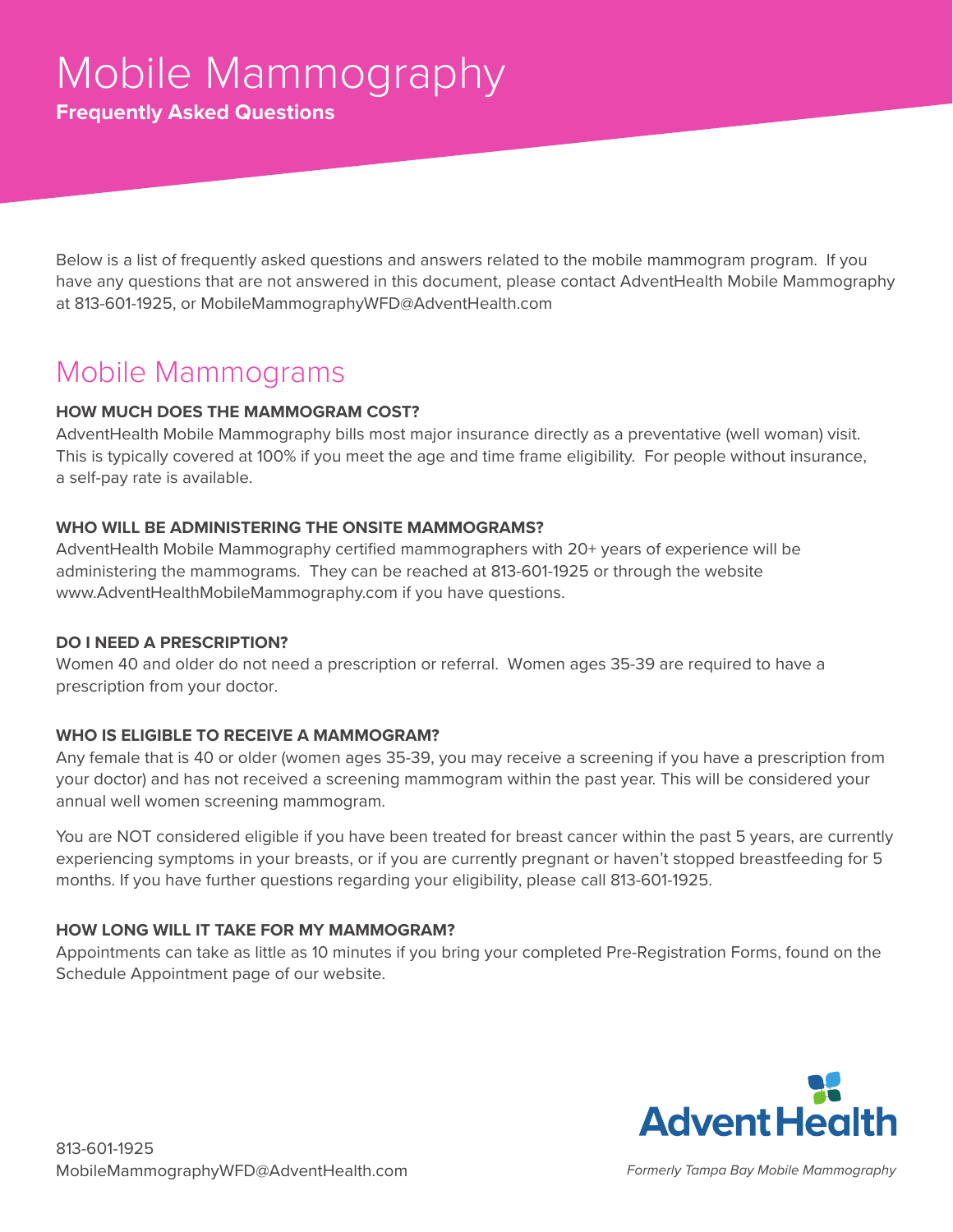# Mobile Mammography

### **Frequently Asked Questions**

*Continued*

#### **WHAT SHOULD I BRING?**

Please bring your insurance card and pre-registration forms. If you are 35-39 years of age, bring the required prescription from your doctor. We provide wipes and deodorant on the bus, but you may want to bring your own.

#### **WHAT SHOULD I WEAR?**

A two-piece outfit is recommended for convenience. Wipes and spray deodorant are provided on the bus or bring your own.

#### **WHAT IF I NEVER RECEIVED A MAMMOGRAM BEFORE?**

If you meet the eligibility requirements, you are able to receive a screening mammogram. These images will be considered your "baseline" and what you can use to compare future mammograms.

#### **WHAT ABOUT IMPLANTS, REDUCTIONS AND NIPPLE RINGS?**

It's important to tell the technologist you have implants before your mammogram is started. To help the doctor see as much breast tissue as possible, women with implants will have extra pictures done, as well as the four standard pictures taken during a screening mammogram. Nipple rings do not need to be removed.

#### **CAN I HAVE A COPY OF MY IMAGES? WILL THEY BE SENT TO MY DOCTOR'S OFFICE?**

A letter with your results will be sent automatically to you at the address you provide within 30 days. A copy of your report will also be mailed to your doctor's office that you provide during registration within 30 days.

#### **WHAT IF I RECEIVE ABNORMAL RESULTS?**

For most women, the results of a mammogram will be good news. The mammogram will show no sign of breast cancer. If your mammogram does show something abnormal, you will need follow-up tests to check whether or not the finding is breast cancer. Most abnormal findings on a mammogram are not breast cancer. AdventHealth will assist with arranging follow-up care, if needed.

#### **ARE WALK-INS WELCOME?**

Yes, but appointments will have priority. Appointments are suggested for the time that best fits your schedule. Please enter your appointment on your personal calendar.